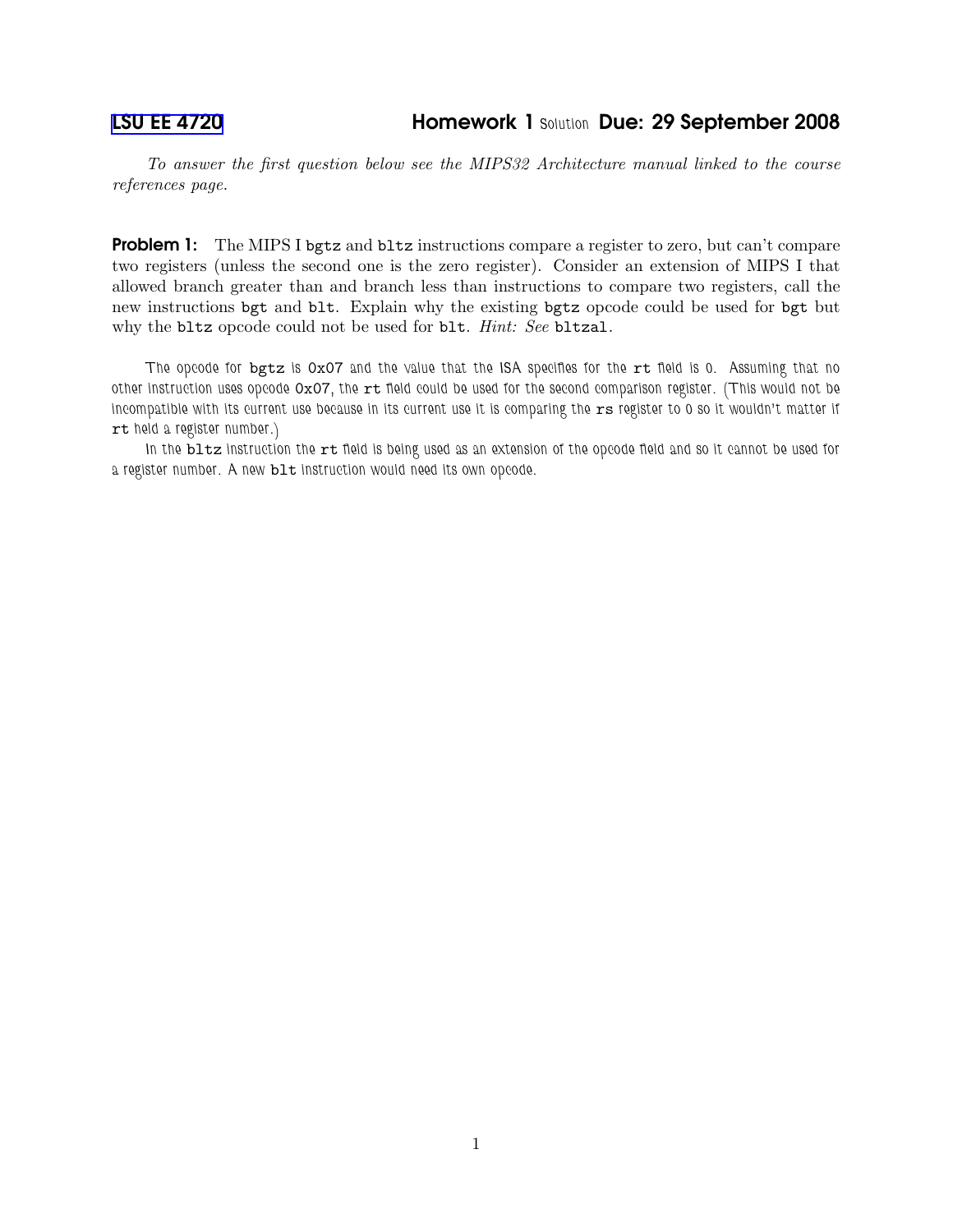**Problem 2:** A C function and a part of a MIPS equivalent are shown below. The C function looks at the attributes of a car and decides what to pack in a promotional giveaway to the car buyer. The assembler code corresponds to the C function up until the last line (checking for a sun roof).

```
#define FE_SPORTY 0x1
#define FE_OFF_ROAD 0x2
#define FE_EFFICIENT 0x4
#define FE_SUN_ROOF 0x10000
#define FE_MANUAL_TRANSMISSION 0x20000
enum Giveaways { G_Food, G_Hiking_Boots, G_Sunblock, G_Driving_Gloves };
void prepare_promotion_package(Car_Object *car) {
  int car_features = car->features;
 if ( car_features & FE_OFF_ROAD ) pack(car, 1200, G_Hiking_Boots);
 if ( car_features & FE_SUN_ROOF ) pack(car, 200, G_Sunblock);
}
# MIPS-I Equivalent of C code.
#
# $a0: Address of car object.
# Notes: Procedure call arguments placed in $a0, $a1, ...
# Assume that pack does not change $a0-$a3 or $s0-$s7
       lw $s0, 16($a0) # Load the features bit vector of car object.
       andi $t0, $s0, 2
       beq $t0, $0 SKIP1
       addi $a1, $0, 1200
       jal pack
       addi $a2, $0, 1
SKIP1:
```
# PART b SOLUTION STARTS HERE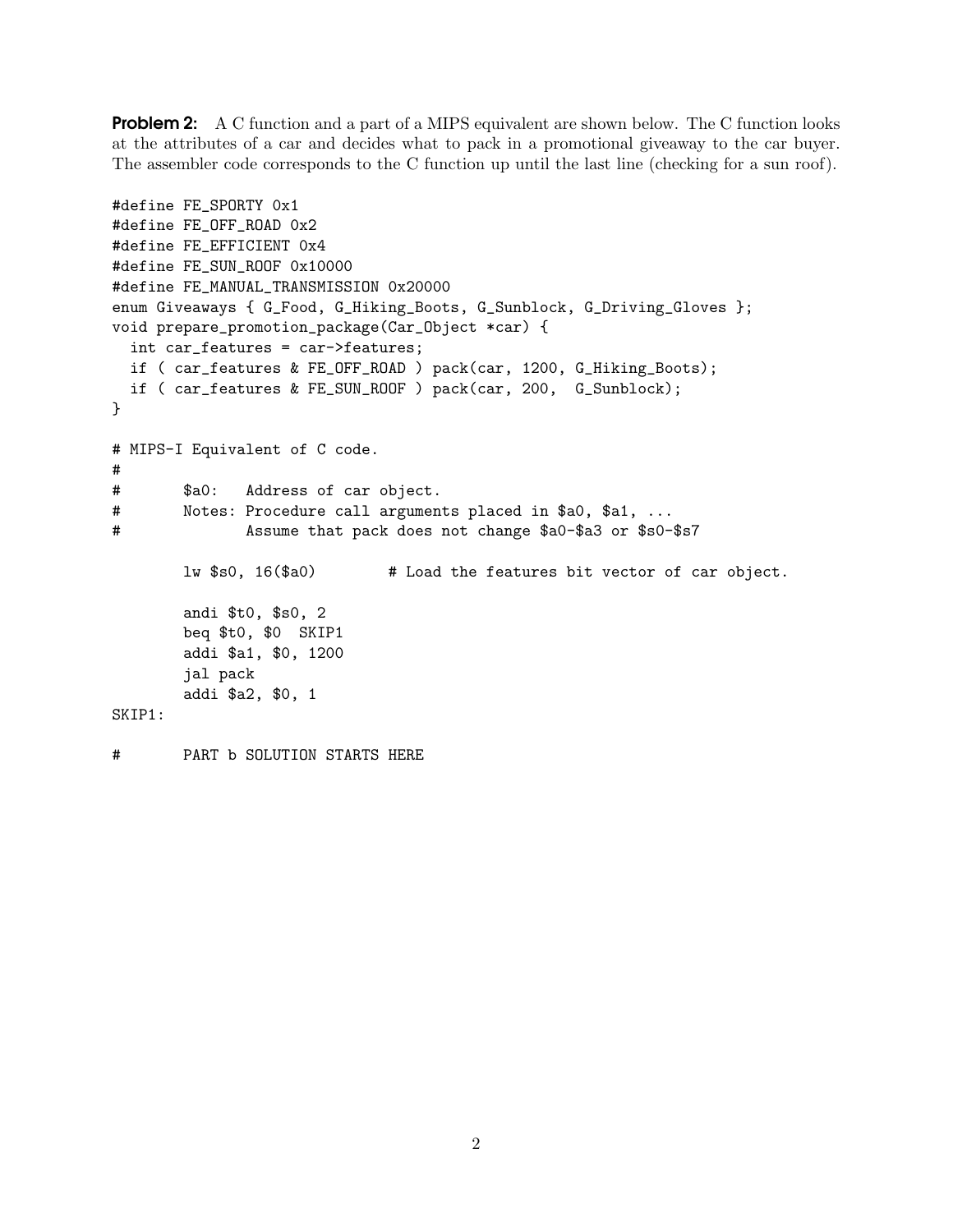(a) The MIPS code above omits the last line of C code (checking for a sun roof); complete it using MIPS I instructions. (Do this on paper, there is no need to run it.) Hint: A clever solution uses five instructions a straightforward solution uses six instructions. If you have more than ten instructions ask for help.

The solution appears below.

This would be an insultingly trivial problem were it not for the fact that an andi instruction can't be used to mask off the FE SUN ROOF bit because the constant, 0x10000, is too large for the immediate field.

The solution uses an s11 (shift left logical) instruction instead of an andi instruction to move the sun roof bit to the most significant bit position, making it into a sign bit. Replacing beq with bgez achieves the desired functionality.

```
# MIPS-I Equivalent of C code.
#
# $a0: Address of car object.
# Notes: Procedure call arguments placed in $a0, $a1, ...
# Assume that pack does not change $a0-$a3 or $s0-$s7
       lw $s0, 16($a0) # Load the features bit vector of car object.
       andi $t0, $s0, 2 # Extract OFF_ROAD bit from vector.
       beq $t0, $0 SKIP1 # If OFF_ROAD bit not set, skip ahead.
       addi $a1, $0, 1200 # Arg 1: Promotional item weight
       jal pack \qquad # Insert promotional item in Car_Object
       addi $a2, $0, 1 # Arg 2: Promotional item model number.
SKIP1:
# PART b SOLUTION STARTS HERE
# SOLUTION BELOW
#
       sll $t0, $s0, 15 # Make SUN_ROOF bit the sign bit.
       bgez $t0 SKIP2 # If SUN_ROOF not set (t0 >=0) skip ahead.
       addi $a1, $0, 200 # Arg 1: Promotional item weight.
       jal pack \qquad # Insert promotional item in Car_Object
       addi $a2, $0, 2   # Arg 2: Promotional item model number.
SKIP2:
```
(b) Add comments to the assembler code above. Write the comments for an experienced MIPS and C programmer, that is, the comments should describe what an instruction is doing in terms of what the C code is trying to do. The comments should not just describe how instructions change register values.

For example, a bad comment for the  $1w$  instruction would be: Compute address  $16 + $a0$ , retrieve word starting at that address and write into \$s0. This is a bad comment because an experienced MIPS programmer already knows what an lw instruction does. The comment for lw in the code (Load the features. . .) is good because it tells the reader what the \$s0 value is in terms of what the code is supposed to do.

The comments have been added to the solution code above.

Grading Notes: Many solutions included something like the following comment for the jal pack routine: "Save the return address and call the pack routine." Points were deducted for such comments because an experienced MIPS programmer, and even beginners, already know what jal does. Comments like that increase the amount of time it takes someone to read (and write) the code.